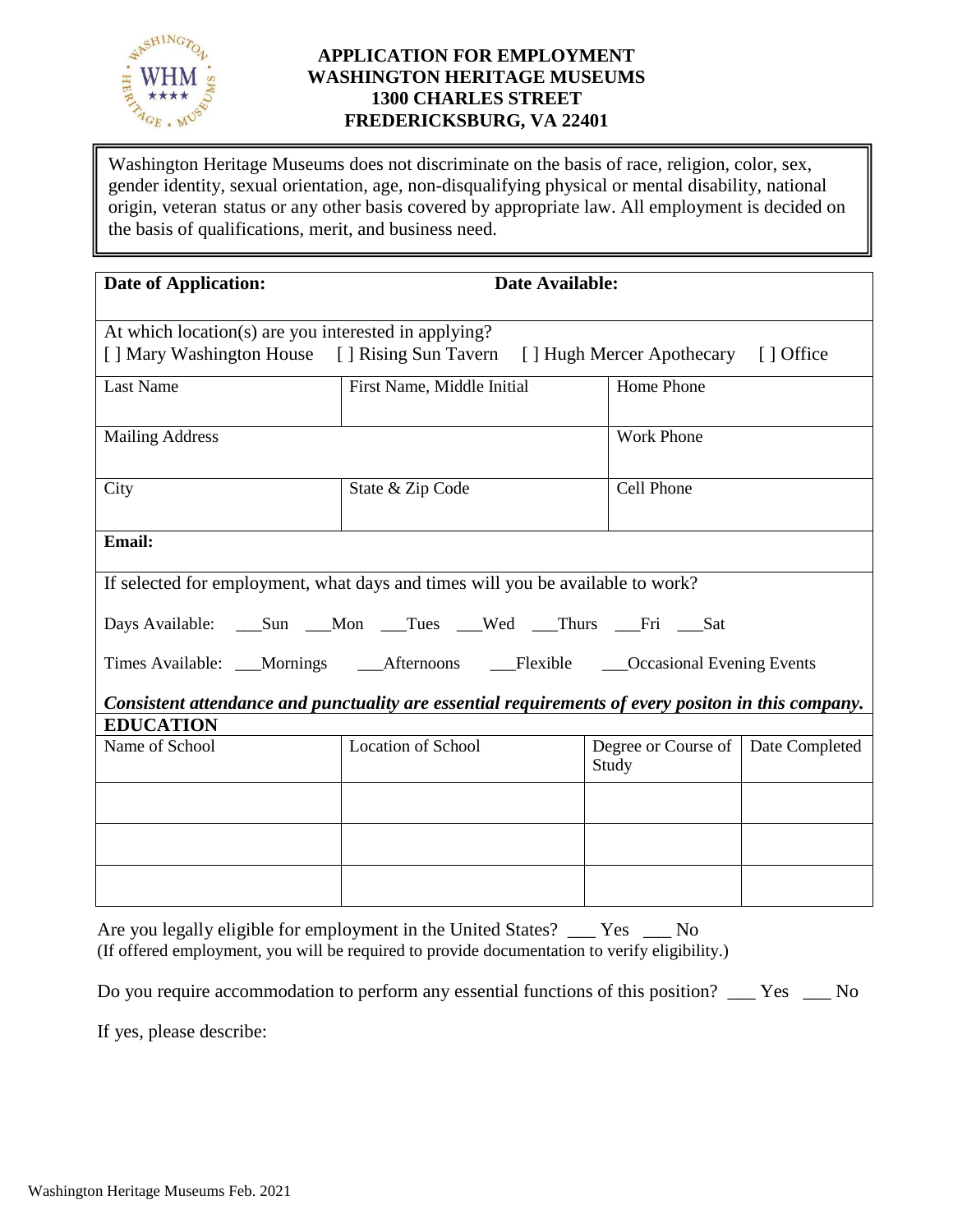| <b>EMPLOYMENT HISTORY</b> Begin with most recent position; list each separately. |                     |                    |                   |
|----------------------------------------------------------------------------------|---------------------|--------------------|-------------------|
|                                                                                  |                     |                    |                   |
| <b>Job Title</b>                                                                 | Dates Worked        |                    | Pay $\frac{1}{2}$ |
|                                                                                  | $From \_\_$         |                    | per_              |
| Name of Employer                                                                 |                     | Name of Supervisor |                   |
|                                                                                  |                     |                    |                   |
| Address:                                                                         | City                |                    | State/Zip         |
|                                                                                  |                     |                    |                   |
| Telephone number:                                                                | Reason for leaving: |                    |                   |
|                                                                                  |                     |                    |                   |
| <b>Duties Performed:</b>                                                         |                     |                    |                   |
|                                                                                  |                     |                    |                   |
|                                                                                  |                     |                    |                   |
|                                                                                  |                     |                    |                   |
|                                                                                  |                     |                    |                   |

| Job Title                | Dates Worked        |                    | Pay \$    |
|--------------------------|---------------------|--------------------|-----------|
|                          | From $_{-}$         | $To$ __            | per_      |
| Name of Employer         |                     | Name of Supervisor |           |
|                          |                     |                    |           |
| Address:                 | City                |                    | State/Zip |
|                          |                     |                    |           |
| Telephone number:        | Reason for leaving: |                    |           |
|                          |                     |                    |           |
| <b>Duties Performed:</b> |                     |                    |           |
|                          |                     |                    |           |
|                          |                     |                    |           |
|                          |                     |                    |           |
|                          |                     |                    |           |

| Job Title                | Dates Worked From _____ | To the control of the control of the control of the control of the control of the control of the control of the control of the control of the control of the control of the control of the control of the control of the contr | Pay \$    |
|--------------------------|-------------------------|--------------------------------------------------------------------------------------------------------------------------------------------------------------------------------------------------------------------------------|-----------|
|                          |                         |                                                                                                                                                                                                                                | per       |
| Name of Employer         |                         | Name of Supervisor                                                                                                                                                                                                             |           |
|                          |                         |                                                                                                                                                                                                                                |           |
| Address:                 | City                    |                                                                                                                                                                                                                                | State/Zip |
|                          |                         |                                                                                                                                                                                                                                |           |
| Telephone number:        | Reason for leaving:     |                                                                                                                                                                                                                                |           |
| <b>Duties Performed:</b> |                         |                                                                                                                                                                                                                                |           |
|                          |                         |                                                                                                                                                                                                                                |           |
|                          |                         |                                                                                                                                                                                                                                |           |
|                          |                         |                                                                                                                                                                                                                                |           |

**Relevant volunteer, internship positions, coursework, or extracurricular activities:**